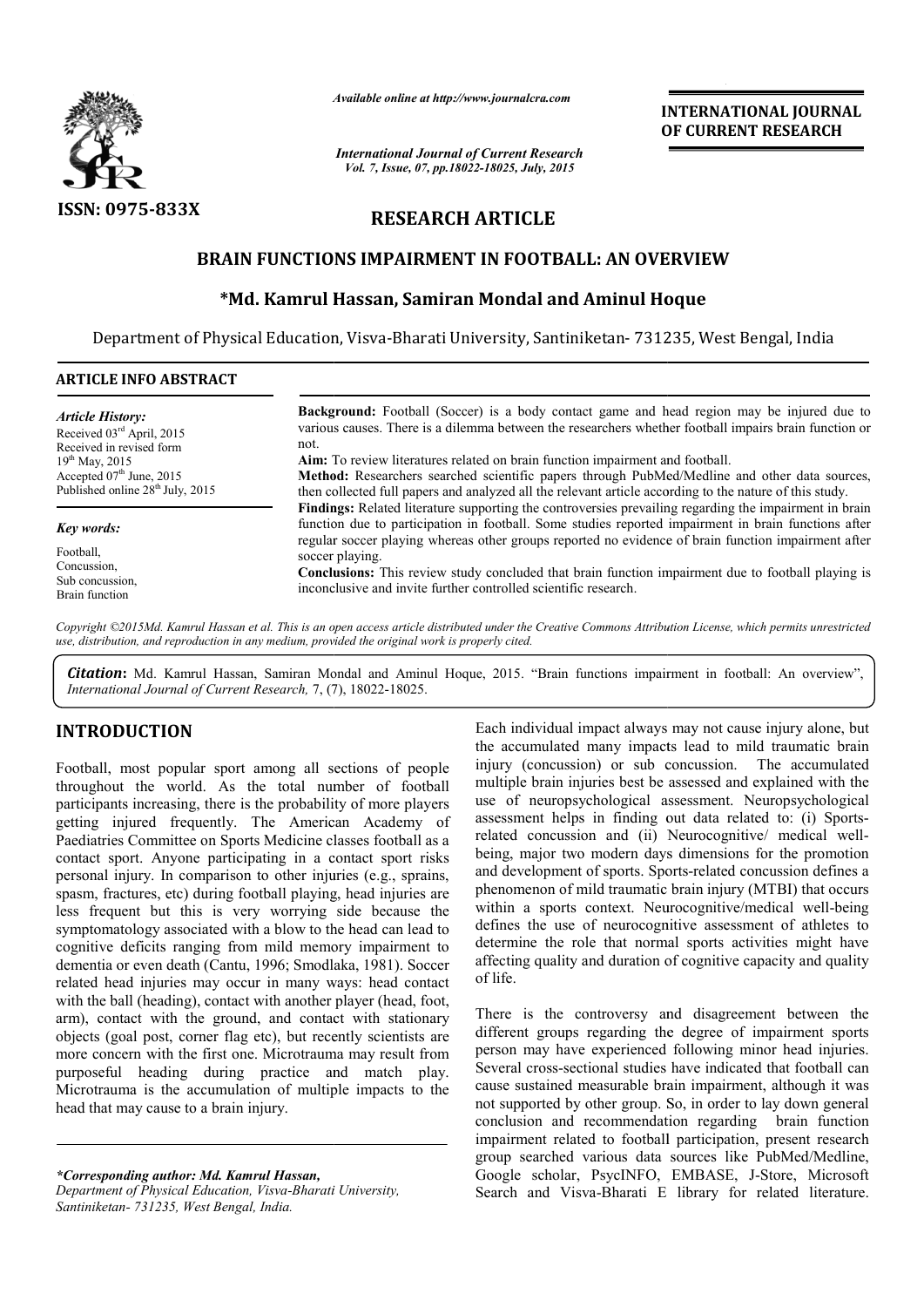During their search, this research team identified two different groups of research which are categorically stated as below:

- 1. No evidence of brain impairment after football playing
- 2. Evidence of brain impairment after football playing

### **1. No evidence of brain impairment after football playing**

Some scientists reported that football playing does not create any sorts of impairment on brain function. Baroff (1998) reviewed the related research literature on neuropsychological findings and heading in soccer. They found neuropsychological abnormalities in a significant minority of other former professional players in Norway. They concluded that research findings specific to heading were not more than suggestive at best and clarification of the risk of heading a soccer ball awaits more definitive studies. Putakian *et al*. (2000) examined the acute effects of heading in soccer on cognitive function. They observed no significant differences between pre and post test scores of heading and non-heading groups. They concluded that heading the ball in soccer does not lead to acute changes in cognitive functions as assessed by a brief neuropsychological battery. Guskiewicz*et al*. (2002) reported that there was no significant relationship between soccer-related concussion and either neurocognitive performance or scholastic aptitude.

Neither participation in soccer nor a history of soccer-related concussions was associated with impaired performance of neurocognitive function in high-level United States soccer players. Rutherford *et al*. (2003) reviewed soccer heading and neuropsychological impairment because a growing literature seems to support the claim that neuropsychological impairment results from general football play and football heading in particular. They concluded that although there is exploratory evidence of subclinical neuropsychological impairment as a consequence of football-related concussion, but there is no reliable and definitive evidence that such impairment occurs as a result of general football play or normal football heading. Pellman *et al*. (2004) reported no evidence of neurocognitive decline after multiple mild traumatic brain injuries in football players. Straume-Naeshein *et al*. (2005) examined the association between previous concussions and heading exposure with performance on computers based neuropsychological test among professional Norwegians football players.

They reported that no evidence of neuropsychological impairment due to heading exposure or previous concussions. Stephens *et al*. (2005) analyzed the data collected for examining whether cumulative incidence of mild head injury, or cumulative heading frequency related to neuropsychological functioning in male adolescent player. They concluded that these findings indicate the absence of neuropsychological impairment arising due to cumulative mild head injury incidents or cumulative heading. Kaminski *et al*. (2007) examined whether there was a relationship between purposeful heading and scores on cognitive function in high school and collage female soccer players. They reported that no significant correlations between the total number of game headers and performance on neuropsychological testing.

Kaminski *et al*. (2008) studied several article to determine a relationship exist between purposeful heading in soccer and neuropsychological test performance. They concluded that no detrimental relationship between the number of purposeful headers and the neuro-cognitive measures. Rutherford *et al*. (2009) compared male players from Soccer, Rugby and a variety of non-contact sports at a UK University on biographical and neuropsychological test measures. They observed that no relationship was detected between footballer heading frequency and their neuropsychological test performance. Rieder and Jansen (2011) investigated in an experimental study with a control group design. They observed the effects of a short heading training season on neuropsychological performance and concluded that no neuropsychological deficits which could only be attributed to the heading training. Kontos *et al*. (2011) conducted a crosssectional relationship study between soccer heading and computerized neurocognitive performance and symptoms in female and male youth soccer players. They concluded that there were no differences in neurocognitive performances between the groups. Gutierrex *et al*. (2013) investigated the relationship between strength impact and neuro-cognitive function in an acute bout of soccer heading in a sample of female high school soccer players. Seventeen participants completed ImPACT neurocognitive test and their isometric strength tested prior to heading drills. Participants performed a series of 15 directional headers, including 5 forward, 5 left and 5 Right headers in a random order. They reported that neurocognitive measurement revealed no significant changes following heading.

### **2.Evidence of brain impairment after football playing**

Quiet large sections of scientists and researchers who identified that football playing creates some sorts of impairment in brain function. Tysvaer *et al*. (1991) examined 37 former soccer players of the National Football league of Norway with an extensive battery of neuropsychological test. They concluded that it may indicate some degree of permanent organic brain damage probably the cumulative result of repeated traumas from heading the ball. Matser *et al*. (1998) examined chronic traumatic brain injury of 53 active professional soccer players from several professional Dutch Soccer Clubs were compared with a control group of 27 elite non-contract sports athletes. All participants underwent neuropsychological examination. The professional soccer players exhibited impaired performances in memory, planning and visuoperceptual processing when compared with control subjects. They concluded that participation in professional soccer may affect adversely some aspects of cognitive functioning. Matser *et al*. (1999) determined whether amateur soccer players have evidence of chronic traumatic brain injury. It was a cross sectional study of 33 amateur soccer players and 27 amateur athletes involved in swimming and tract (controls) in Netherlands who underwent interviews and neuropsychological testing. They reported that amateur soccer players exhibited impaired performance on test of planning (39%) and memory (27%) when comparing with control athletes. They concluded that participation in amateur soccer in general and concussion specifically associated with impaired performance in a memory and planning functions. Master *et al*.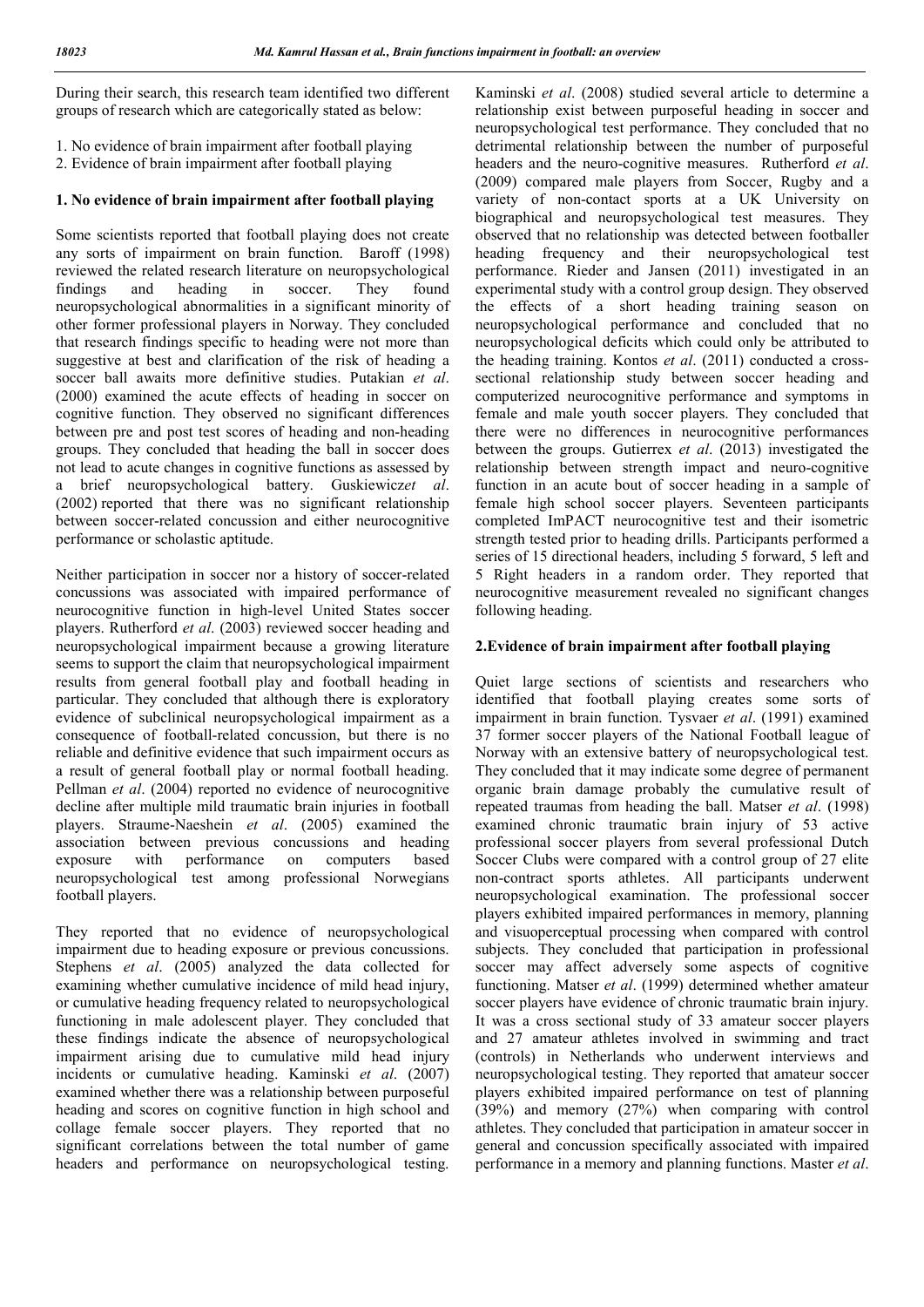(2001) studied literature to determine the effects of headers and concussions on cognitive impairment in professional soccer players. A group of 84 active professional soccer players from several premier league soccer clubs underwent neuropsychological evaluations. Their finding suggested that soccer players heading as well as concussions separately contribute to cognitive impairment. Downs and Abwender(2002) concluded that participation in soccer may be associated with poorer neuropsychological performance. Although deficits were most apparent among older soccer players, serial neuropsychological testing for early detection of impairment is recommended for younger players as well. Delancy *et al.* (2002) examined the incidents and characteristics of concussions among Canadian university athletes during one full year of football and soccer participation. It was a retrospective survey. 380 Canadian university football and 240 Canadian university soccer players reporting to 1999 training camp were participated in this study. They concluded that soccer players seem to be experiencing a significant amount of concussions while participating in soccer.

Witol*et al*. (2003) observed that frequent header had poorer scores on scales measuring attention, concentration, cognitive flexibility and general intellectual functioning. Comparison of individual scores to age-appropriate norms revealed higher probabilities of clinical levels of impairment in players who reported greater lifetime frequencies of heading. Rutherford *et al*. (2005) compared university soccer, rugby and non-contact sports players on a range of biographical and neuropsychological test variables. They observed attention accuracy scores in footballer were exhibiting poorest performance. Ellemberget *et al*. (2007) assessed cognitive functioning after a first concussion in female soccer players and  $6 - 8$  months after their injury. A total of 22 female university – level soccer players participated in this study. Paper -pencil and computerized tasks were used to assess different neuropsychological functions. They observed normal short and long term verbal memory, attention and simple reactions time and compared with the control group. They concluded that the concussed athletes were significantly slower on tasks that require decision making.

Steven *et al.* (2010) investigated concussion history, knowledge, injury identification and management strategies among soccer players, coaches and medical staff in Italian football club level. Surveys (N=727) were conducted among Italian football clubs. A total number of 342 surveys report were returned. Italian football (soccer) players were reported, concussions at a rate similar to American football players, with a slightly higher rate of unreported injuries. Stephens *et al*. (2010) assessed mild head injury effects in adolescent soccer players on neuropsychological performance across school team soccer player, Rugby player and non-contact sport in a quasiexperimental cross-sectional design. They observed soccer players were having lower premorbid intellectual functioning. Levy *et al.* (2012) reported that soccer is a sports not traditionally identified as high risk of concussion, yet several studies have shown that concussion rates in soccer are comparable to an often exceeded those of, other contact sports. In United States as many as 22% of all soccer injuries were concussions. Zhang *et al*. (2013) designed to examine the impact of ball heading among high school soccer players. They used iPad –based experiment. Their findings suggested that even sub-concussive blows in soccer can result in cognitive function changes that are consistence with mild traumatic brain injury of the frontal lobe. Seichepineet *et al*. (2013) studied executive function of football players and compared it with healthy adults. 64 college and professional football players were administered the Behavior Rating Inventory functionadult version, (BRIEF-A) to evaluate areas of executive functioning. They concluded football players were more frequent problems with executive functioning than others.

### **Conclusions**

Impact of soccer playing or more specifically heading on neuropsychological functions is an area of controversy. One group who concluded that there is no such evidence of brain impairment after football playing. Whereas other group who supported that the football playing specially heading lead to brain function impairment. This group justified their stand by putting evidence from various measurements like fMRI, EEG, CT Scan etc and also in functional level by conducting neuropsychological assessment and evaluation. Brain function impairment after football playing is still now inconclusive and further in depth scientific study is recommended.

### **REFERENCES**

- Baroff, JS. 1998. Is heading a soccer ball injurious to brain function? *J Head Trauma Rehabil*, 13(2) : 45-52.
- Cantu, RC. 1996. Head injuries in Sport. British Journal of Sports Medicine. *Brain*, 64 : 93-164.
- Delaney, JS. *et al*. 2002. Concussions among university football and soccer players. *Clin J Sport Med :* 331-8.
- Downs, DS. *et al*. 2002. Neuropsychological impairment in soccer athletes. *J Sports Med Phys Fitness,* 103-7.
- Ellemberg, D. *et al*. 2007. Prolonged neuropsychological impairments following a first concussion in female university soccer athletes. *Clin J Sport Med.,* 369-74.
- Guskiewcz, KM. *et al*. 2002. No evidence of impaired neurocognitive performance in collegiate soccer players. *AMJ Sports Med*., 30(2) : 157-62.
- Gutierrex, GM., *et al*. 2013. The Relationship Between Impact Force,Neck Strength,and Neurocognitive Performance in Soccer Heading in Adolescent Females. *Pediatr Exerc Sci.*
- Kaminski, TW. *et al*. 2007. Purposeful heading during a season does not influence cognitive function or balance in female soccer players. *J Clin Exp Neuropsychol.,* 742-51.
- Kaminski, TW. *et al*. 2008. Examining the relationship between purposeful heading in soccer and computerized neuropsychological test performance. *Res Q Exerc Sport,* 235-44.
- Kotos, *et al*. 2011. Relationship of soccer heading to computerized neurocognitive performance and symptoms among female and male youth soccer players. Brain Inj, 25(12): 1234-41.
- Levy, ML. *et al*. 2012. Concussions in soccer:a current understanding. *World Neurosurg,* 535-44.
- Matser, *et al*. 1999. Neuropsychological impairment in amateur players. JAMiA, 282(10): 971-3.